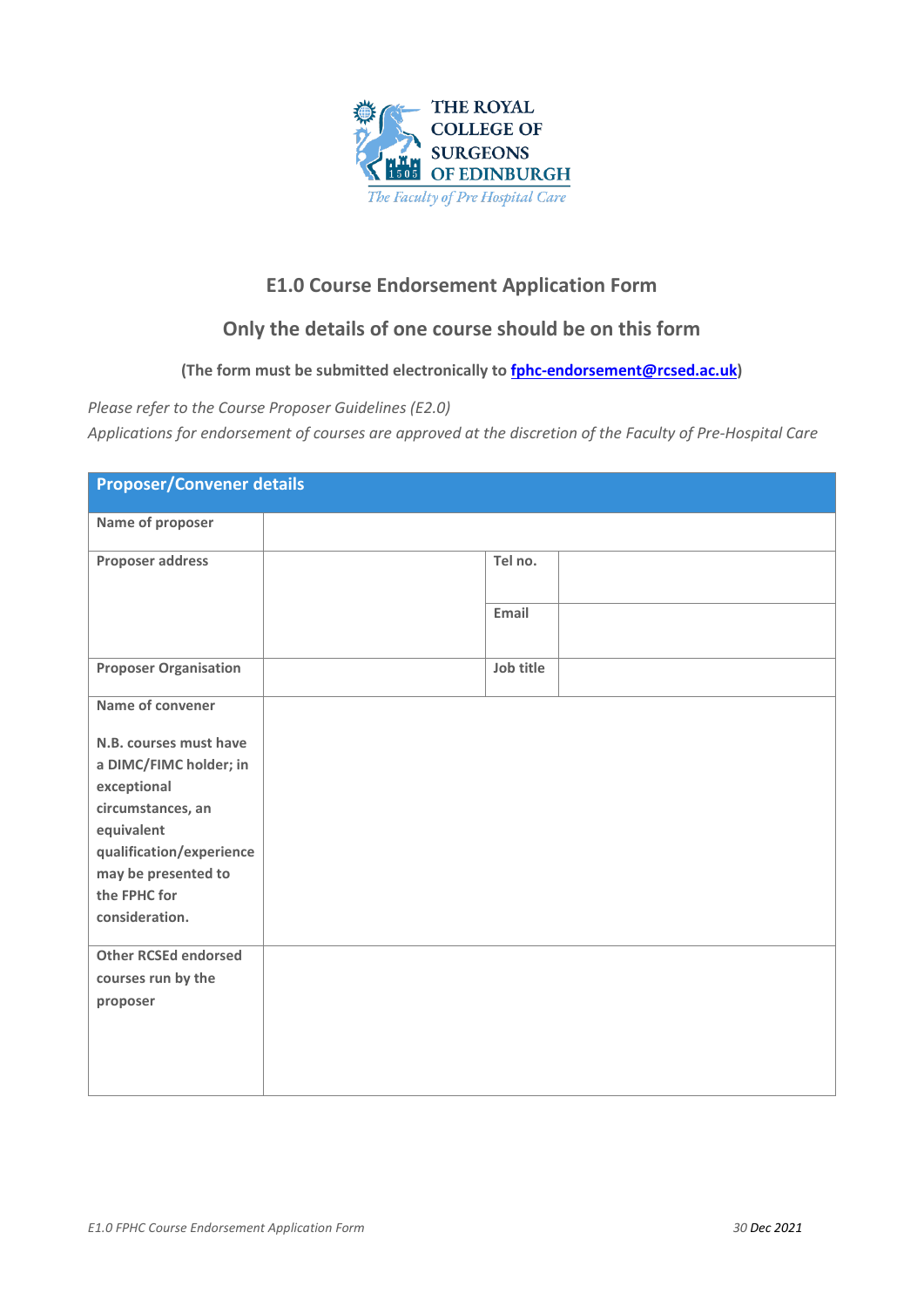| <b>Course focus and rationale</b>                |                                              |  |
|--------------------------------------------------|----------------------------------------------|--|
| <b>Course title</b>                              |                                              |  |
| Course need                                      |                                              |  |
| Course aim/s                                     |                                              |  |
| <b>Learning outcomes</b>                         |                                              |  |
| <b>Target audience:</b>                          |                                              |  |
| <b>Minimum Qualifications</b><br>required:       |                                              |  |
| Max. participants                                | <b>Faculty:participants ratio</b>            |  |
| Participants'                                    | <b>Proposed venue facilities:</b>            |  |
| qualifications checked                           | Access, parking, catering &<br>accommodation |  |
| <b>Course Risk Assessment</b>                    | <b>Required Health Standards</b><br>checked  |  |
| <b>Course educational strategy</b>               |                                              |  |
| Course content:                                  |                                              |  |
| (Provide programme                               |                                              |  |
| and Mapping to Faculty<br>Competency             |                                              |  |
| Framework)                                       |                                              |  |
| <b>Details of Educational</b><br>methodology &   |                                              |  |
| materials:                                       |                                              |  |
|                                                  |                                              |  |
| <b>Candidates Pre-Course</b>                     |                                              |  |
| Preparation:<br>(Manual/CD/online                |                                              |  |
| access to materials) and                         |                                              |  |
| programme available at<br>least 4 weeks prior to |                                              |  |
| course                                           |                                              |  |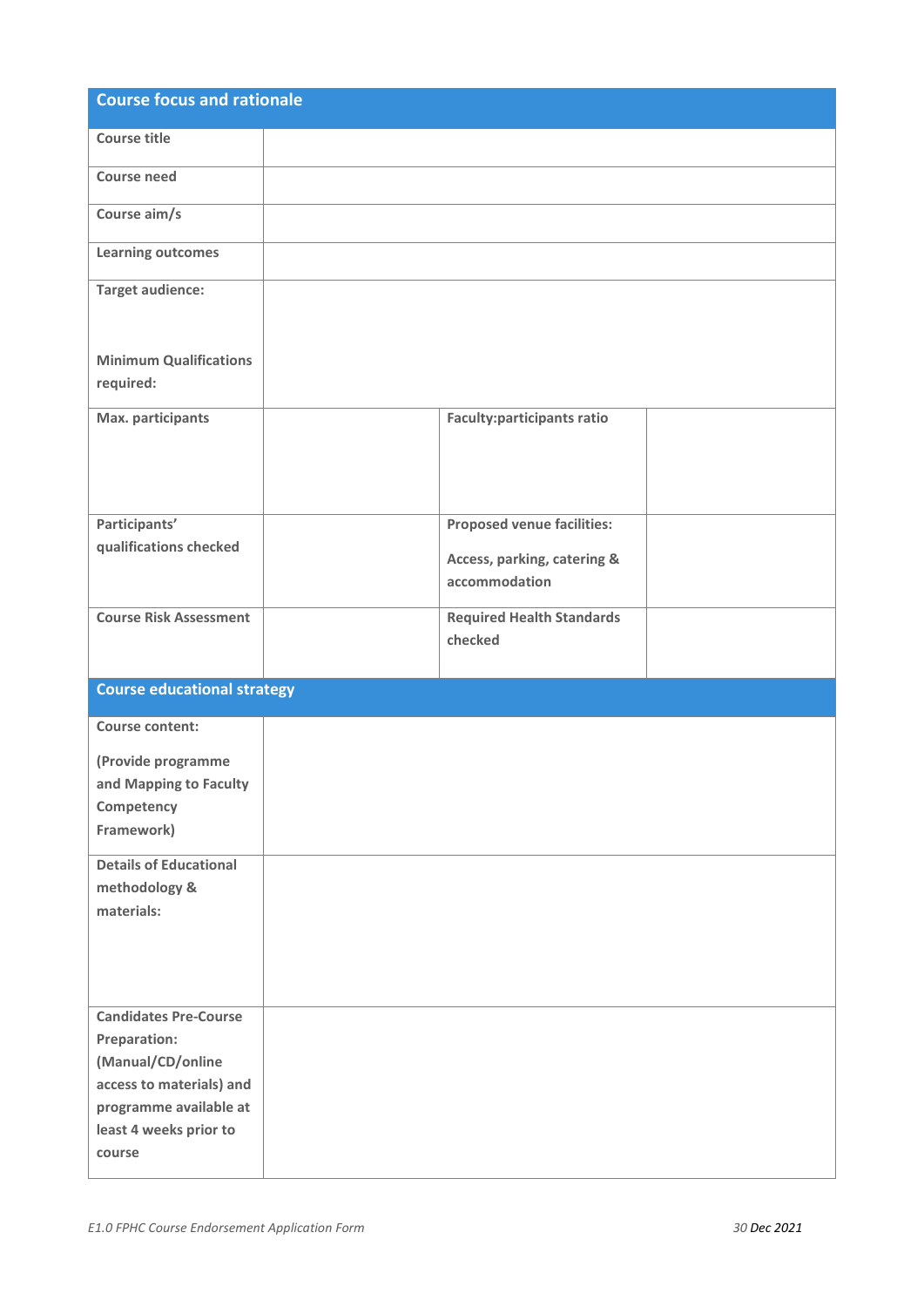| Details of A/V                                                                                 |                                                                  |  |
|------------------------------------------------------------------------------------------------|------------------------------------------------------------------|--|
| resources, teaching and                                                                        |                                                                  |  |
| assessment equipment                                                                           |                                                                  |  |
|                                                                                                |                                                                  |  |
|                                                                                                |                                                                  |  |
|                                                                                                |                                                                  |  |
|                                                                                                |                                                                  |  |
| Faculty/instructors'                                                                           |                                                                  |  |
| details of teaching<br>and/or educational                                                      |                                                                  |  |
| qualification and                                                                              |                                                                  |  |
| involvement in                                                                                 |                                                                  |  |
| educational                                                                                    |                                                                  |  |
|                                                                                                |                                                                  |  |
| governance:                                                                                    |                                                                  |  |
|                                                                                                |                                                                  |  |
|                                                                                                |                                                                  |  |
| Please attach CVs of faculty/trainers (electronic copies)                                      |                                                                  |  |
| Please attach a copy of the course programme                                                   |                                                                  |  |
|                                                                                                | Please attach copies of course slides/presentations              |  |
|                                                                                                | Please attach copies of skill/scenario skill station information |  |
|                                                                                                |                                                                  |  |
| Please attach copy of assessment procedure including marking matrix. Details of the assessment |                                                                  |  |
| rationale and processes and pass mark.                                                         |                                                                  |  |
| Please provide details of consequences of poor performance and appeals/resit procedure         |                                                                  |  |
| <b>Course Governance</b>                                                                       |                                                                  |  |
|                                                                                                |                                                                  |  |
| <b>Evidence of how the</b>                                                                     |                                                                  |  |
| course is managing legal                                                                       |                                                                  |  |
| considerations such as                                                                         |                                                                  |  |
| copyright issues, GDPR                                                                         |                                                                  |  |
| policy, liability                                                                              |                                                                  |  |
| insurance, patient                                                                             |                                                                  |  |
| permission for any                                                                             |                                                                  |  |
| photographs and                                                                                |                                                                  |  |
| patient stories                                                                                |                                                                  |  |
| Sponsorship or                                                                                 |                                                                  |  |
| potential conflict of                                                                          |                                                                  |  |
| interest policies                                                                              |                                                                  |  |
|                                                                                                |                                                                  |  |
|                                                                                                |                                                                  |  |

## **Course outcome**

**Please attach copies of all assessment forms**